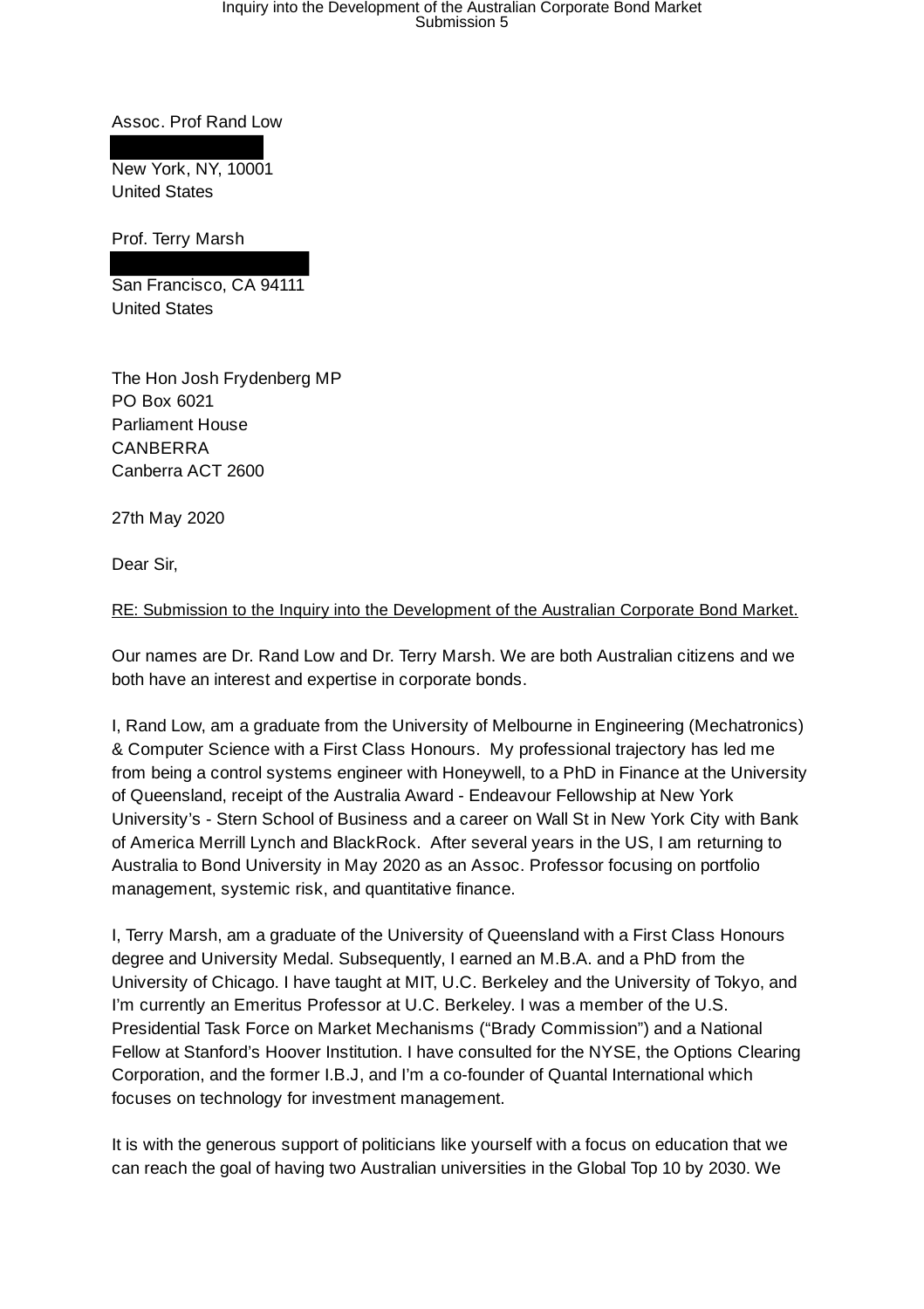were informed by our professional colleagues back home of the government's interest in developing the corporate bond and decided to take the opportunity to share our expertise. We've not forgotten that the knowledge and skill-sets that we have today are due to the research funding and scholarship opportunities provided by the Australian Federal Government. Responding to this inquiry into the development of the Australian corporate bond market is one way to give back.

## **Benefits of a well-developed Australian Corporate Bond market**

We strongly believe that a well-developed Australian Corporate Bond market can be useful for Australian investors in better structuring their investment portfolios and retirement incomes. Equity holdings alone are too risky as a retirement strategy for an aging population due to their volatility over relevant decision horizons. The ASX is highly concentrated in Financials (24.6%), Materials & Metals (18.7%), and Healthcare (13.8%)<sup>1</sup>. As a result, the Australian economy is highly cyclical (i.e., Mining) and its dependency on the Financial, industrial, and the "Big 4 banks" means that financial stress due to a wave of loan and corporate bond defaults held by these banks mean that the Federal Government and the Reserve Bank of Australia are the lenders of last resort. As a result, any heavy lifting to stabilize the Australian financial system is ultimately borne by future Australian taxpayers, and this is unsustainable.

A strong, functioning Australian corporate bond market means that Australian investors can structure portfolios to generate a stable, and steady income in retirement (although it is likely that the ultimate corporate bond issuers will likely still be concentrated in financials, mining and healthcare). It also means that we share the task of unlocking the intellectual and economic potential of one of the youngest, well-educated, western democracies in the world with international investors. We have personally met so many young, and bright Aussie professionals and entrepreneurs who have left our shores for the US due to the depth and breadth of the US capital markets to fund their ideas. One of the core strengths of the US financial system is that it has the most well-developed and advanced fixed income market in the world.

<sup>&</sup>lt;sup>1</sup> "ASX Sectors (GICS) - Market Index." https://www.marketindex.com.au/asx-sectors.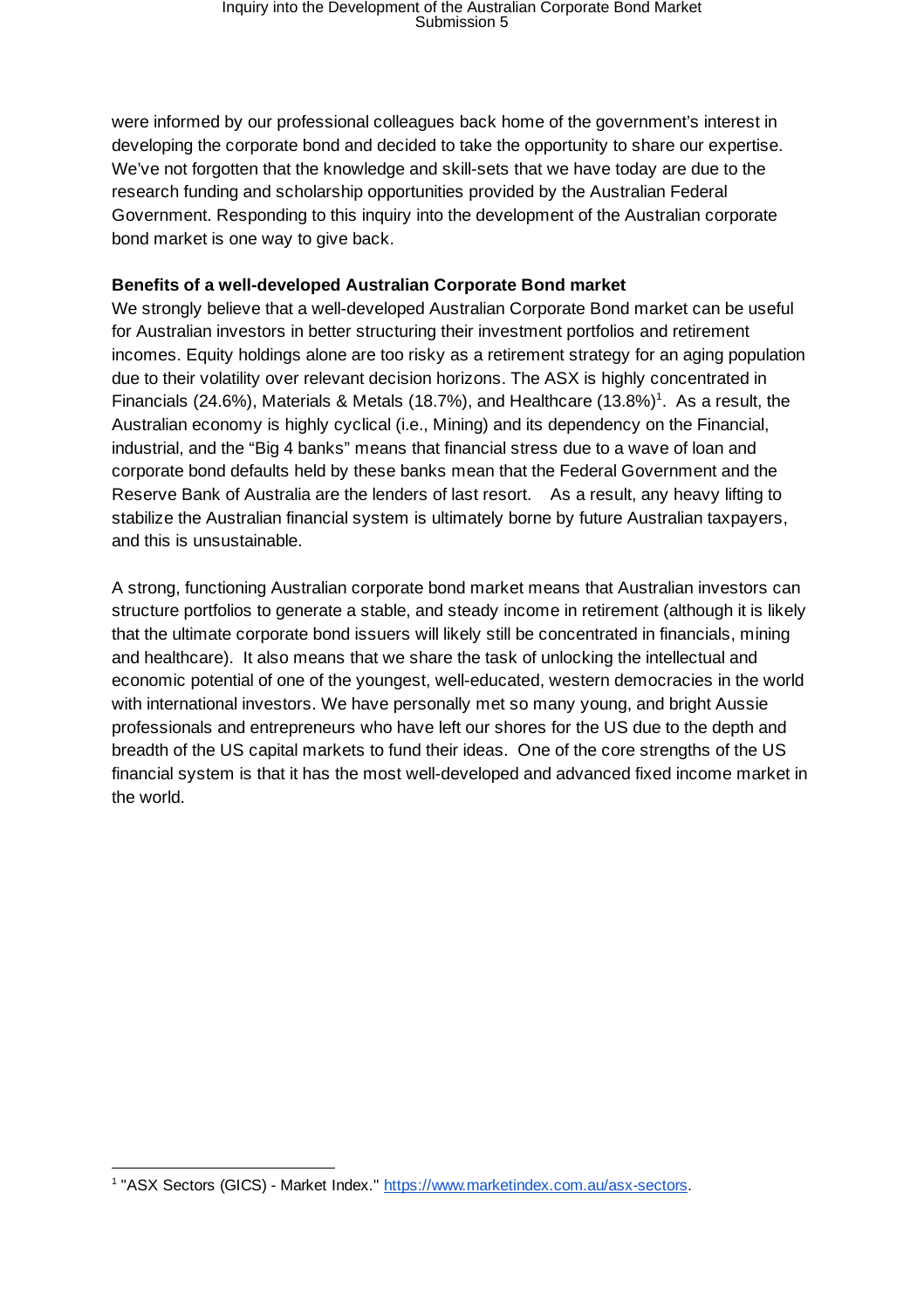## **Key challenges for the development of the Australian corporate bond market.**

*Target size for the Australian corporate bond market* . It will be useful to have a point of reference for the potential market size for issuers and buyers of Australian corporate bonds that is realistic to aim for. The value of Australian corporates outstanding -- not differentiating between investment grade and lower grade debt -- is about \$AUD 1.3 trillion, with about  $$300B$  of that issued by non-financial corporations<sup>2</sup>. Globally, there is about  $$AUD17.9$  trillion total corporate debt outstanding<sup>3</sup>. If Australian investors were well-diversified globally and otherwise identical to the average global investor, then they would hold about 10% of all Australian corporate bonds outstanding, with the remaining 90% held by foreign investors. At present, Australian investors are estimated to hold 47% of Australian corporate debt outstanding (Banks, Funds , Insurers - 40.7%; Non-Financial Corps - 0.5%; Other - 1.6%; Central bank and govts  $-4.6\%/1$ . Reference points need to be refined by introducing the expected targets for the type of issuer (i.e., financial, non-financial), the type of buyer (i.e., insurer, fund, private individuals, international), and the category of debt.

*Different categories of corporate bonds* . The demand and supply for the credit risk component of the corporate bonds is typically considered in three categories of default risk, with short-term commercial paper and unrated issues in a special category. Categories change over time, e.g. a bond that was issued over time may have transitioned to low grade "junk bond" status due to unforeseen adverse declines in the issuer's creditworthiness:

- I. Investment grade bonds (i.e., issued by the least-likely-to-default corporations)
- II. High-yield debt (i.e., junk bonds, low-grade debt)
- III. Distressed debt
- IV. Asset Backed Commercial Paper
- V. Unrated Issues

Policy-making as to market size would be best if it considers the sub-categories. Moreover, an increase in corporate bond issuance will, all else equal, lead to a spillover of higher leverage on the riskiness of equity returns, another factor to be considered.

The segmentation of the Australian corporate bond market is best summarized by the matrix shown in Table 1. At present, we are unable to find publicly available data that allows the matrix to be filled in with sufficient granularity to understand the existing state of play of the Australian corporate bond market. Once the matrix is filled, strategic decisions can be made as to the appropriate re-balancing of the corporate bond market to ensure that risks are more equitably shared across different stakeholders.

<sup>&</sup>lt;sup>2</sup> "The Corporate Bond Report 2018 Australia's growing appetite for corporate bonds | Deloitte." 2018, https://www2.deloitte.com/content/dam/Deloitte/au/Documents/Economics/deloitte-au-economics-corporate-bo nd-report-2018-030518.pdf .

<sup>&</sup>lt;sup>3</sup> "Rising corporate debt: Peril or promise? | McKinsey." 18 Jun. 2018, https://www.mckinsey.com/business-functions/strategy-and-corporate-finance/our-insights/rising-corporate-debt

<sup>&</sup>lt;u>-peril-or-promise</u>.<br><sup>4</sup> "The Corporate Bond Report 2018 Australia's growing appetite for corporate bonds | Deloitte." 2018, https://www2.deloitte.com/content/dam/Deloitte/au/Documents/Economics/deloitte-au-economics-corporate-bo nd-report-2018-030518.pdf .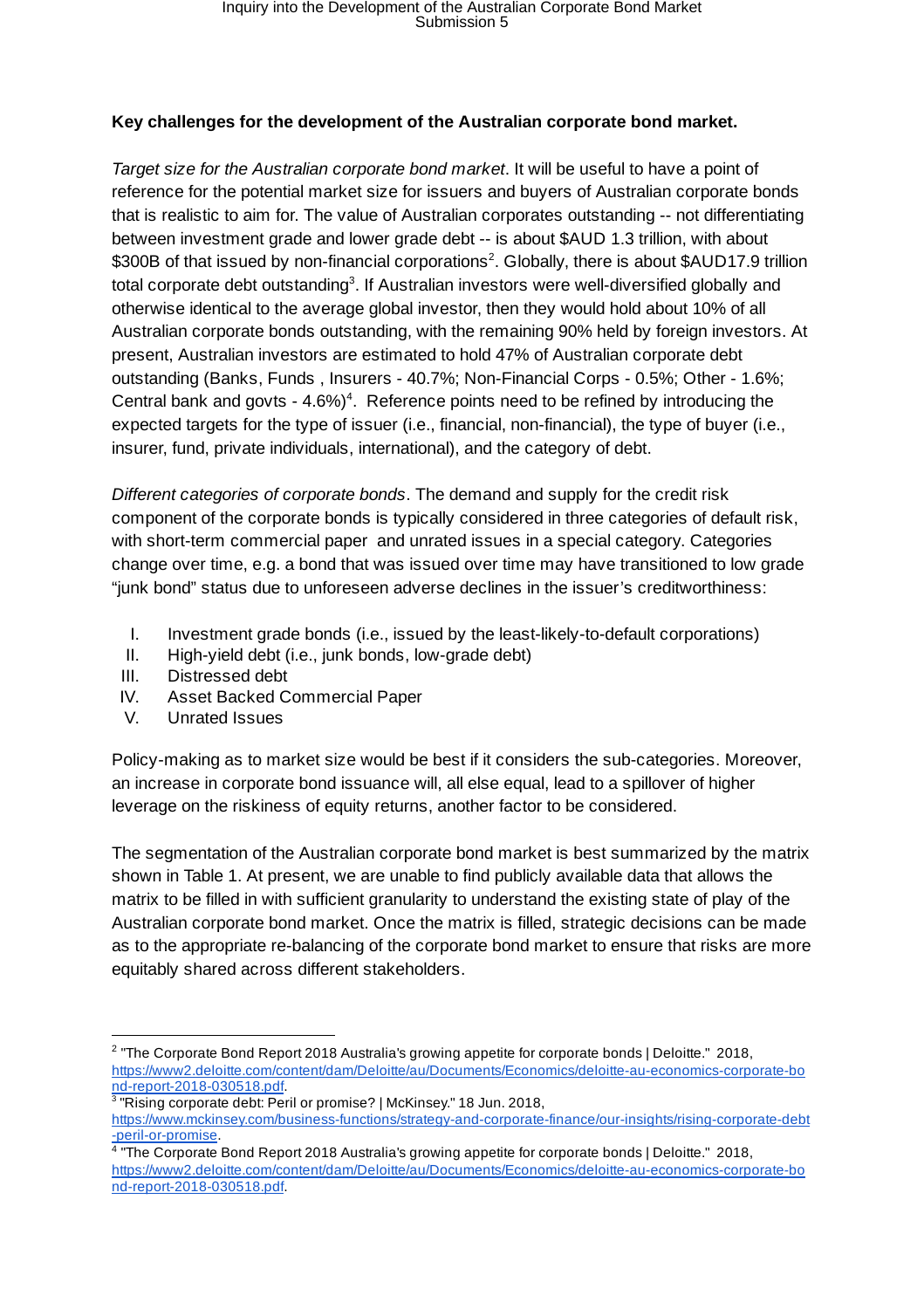| Segmentation  | Investment<br>Grade | Asset Backed<br>Comm. Paper | High-Yield<br>Debt | Unrated<br><b>Issues</b> | <b>Distressed</b><br>Debt |
|---------------|---------------------|-----------------------------|--------------------|--------------------------|---------------------------|
| Financial     |                     |                             |                    |                          |                           |
| Non-Financial |                     |                             |                    |                          |                           |
| Insurer       |                     |                             |                    |                          |                           |
| Fund          |                     |                             |                    |                          |                           |
| Individual    |                     |                             |                    |                          |                           |
| International |                     |                             |                    |                          |                           |
|               | _ _                 |                             |                    | .                        |                           |

Table 1. Targets for corporate bonds issuers and owners.

*Lack of public awareness of fixed-income investments.* The Australian public remains largely unaware of the possibility and benefits of investing in fixed income and bonds to generate an income. For most Australians, when asked how they would invest their money to generate a steady income, most will respond by purchasing a rental property or dividend stocks. Only a handful of universities in Australia provide specific courses teaching fixed income analysis and valuation. We need to encourage more executive courses or professional development courses on fixed-income investments so that advisors can provide the appropriate fiduciary insights for their clients.

*Pricing relative to government bonds and swaps.* Before considering taxes and "frictions", corporate bond payoffs can be represented as a combination of the payoff on a riskless (vanilla government) bond and a put option on the assets of the borrower corporation – default on the bond is equivalent to "putting" the assets of the borrower to credit holders in satisfaction of the face value of their claims. Corporate bonds are thus priced in the market relative to government bonds and swaps. Success in expanding the Australian corporate bond market relies on the "infrastructure" of a well-functioning domestic government bond market, along with the already well-functioning FX market.

*Three general ways to increase the size of the Australian corporate debt market* . To increase the size of the Australian bond market in terms of financial intermediation, an Australian-based financial industry could:

- I. handle more of the issues of bonds to domestic investors;
- II. handle more of the issues of Australian corporates to overseas investors; or
- III. handle more of the sales and servicing of overseas corporate purchases by Australian investors.

*Bank Lending versus corporate bond financing* . Bank loans are a partial substitute for corporate bond issue as a source of borrower financing. Thus, a substantial increase in the size of the corporate debt market will likely be accompanied by a decrease in demand of bank loans. If competition between the two forms of borrowing (also other financing like leasing that involves borrowing) is the best policy, a level playing field is needed. The level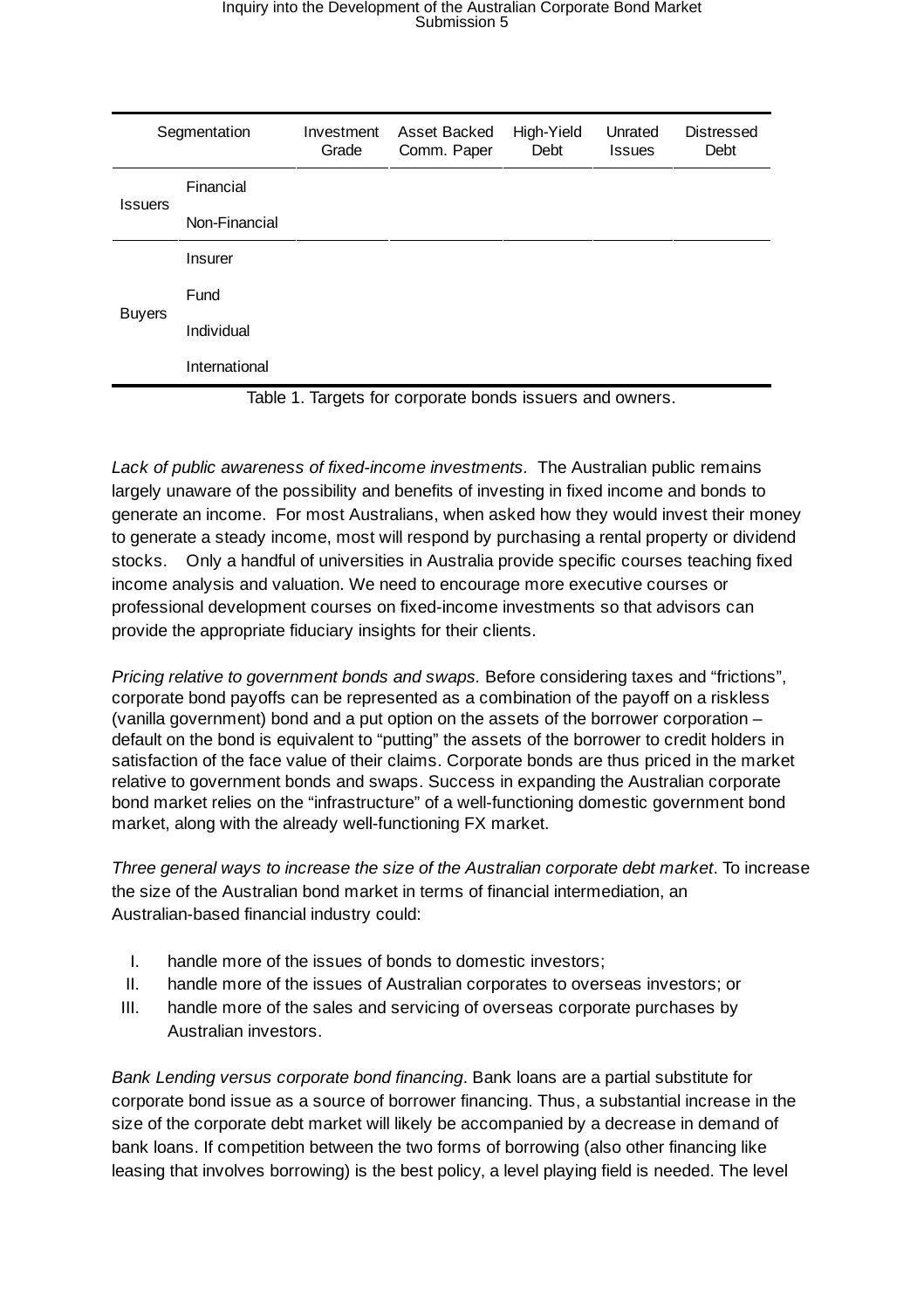playing field needs to take into account illiquidity in the corporate bond market in stress scenarios, against implicit lender-of-last resort subsidies and regulatory rule changes in those same stressed conditions.

*Importance of parity in tax treatment and regulations* . Tax treatment for returns and regulation needs to be harmonized between Australian corporate bonds and competing securities, and across both domestic and international investors. Two examples are withholding taxes, and disclosure regulations for prospectuses. Disclosure in the bond prospectus has already been discussed in detail by the Australian Treasury (2011) – we believe that the guiding principle should be to require disclosure of information that is necessary to valuation and not available elsewhere, and that can be more cheaply supplied to investors as a whole instead of leaving each to do their own discovery.

*Unavailable local unbiased corporate bond ratings system.* Although there are global ratings providers such as S&P, Moody's and Fitch, the developments during the 2007-2009 Great Recession in the US indicated the potential conflicts of interest between bond issuers and ratings agencies due to the dependency of ratings agencies on credit rating fees paid by bond issuers. Furthermore, the fees charged by these companies can be punitive for small to medium size Australian firms raising capital. Due to the lack of a local, unbiased bond ratings system, there is a growth in unrated issues in Australia.

*No exchange with price transparency for the full universe of bonds.* At present, Australian Bond Exchange (https://www.bondexchange.com.au/), FIIG (https://fiig.com.au/), XTBs (https://xtbs.com.au/) are the three accessible ways in which retail investors can purchase bonds. No platform exists that provides transparent price visibility to investors for the full universe of corporate retail bonds that are available for purchase or investment. The number of XTBs available are limited, and OTC bonds do not provide full transparency for bond investors. OTC bonds are sold by both the ABX and FIIG; however, ABX is licensed to provide specific advice for retail investors whereas FIIG can only provide general advice.

*Tax bias towards equities and real estate.* Equities have franked dividends and real estate have negative gearing; however, no favourable tax benefits are given to income derived from bond coupons or to capital losses due to bond default.

## **Key Financial Infrastructure Recommendations**

- 1. *Building awareness centred around investing in Australian companies.* The Australian government commits funding towards the "Australian Made" campaign to encourage locals and foreign buyers to purchase Australian manufactured goods. In the same manner, Australian investors and pensioners can be encouraged to use a portion of their savings to generate a steady income by reinvesting in Australia and awareness raised of this via an "Invest in Australia" campaign.
- 2. *Provide funding for universities to create a web-based analytics platform for Australian corporate bonds.* Having an accessible platform freely available to members of the public performs two vital roles for fostering a functional corporate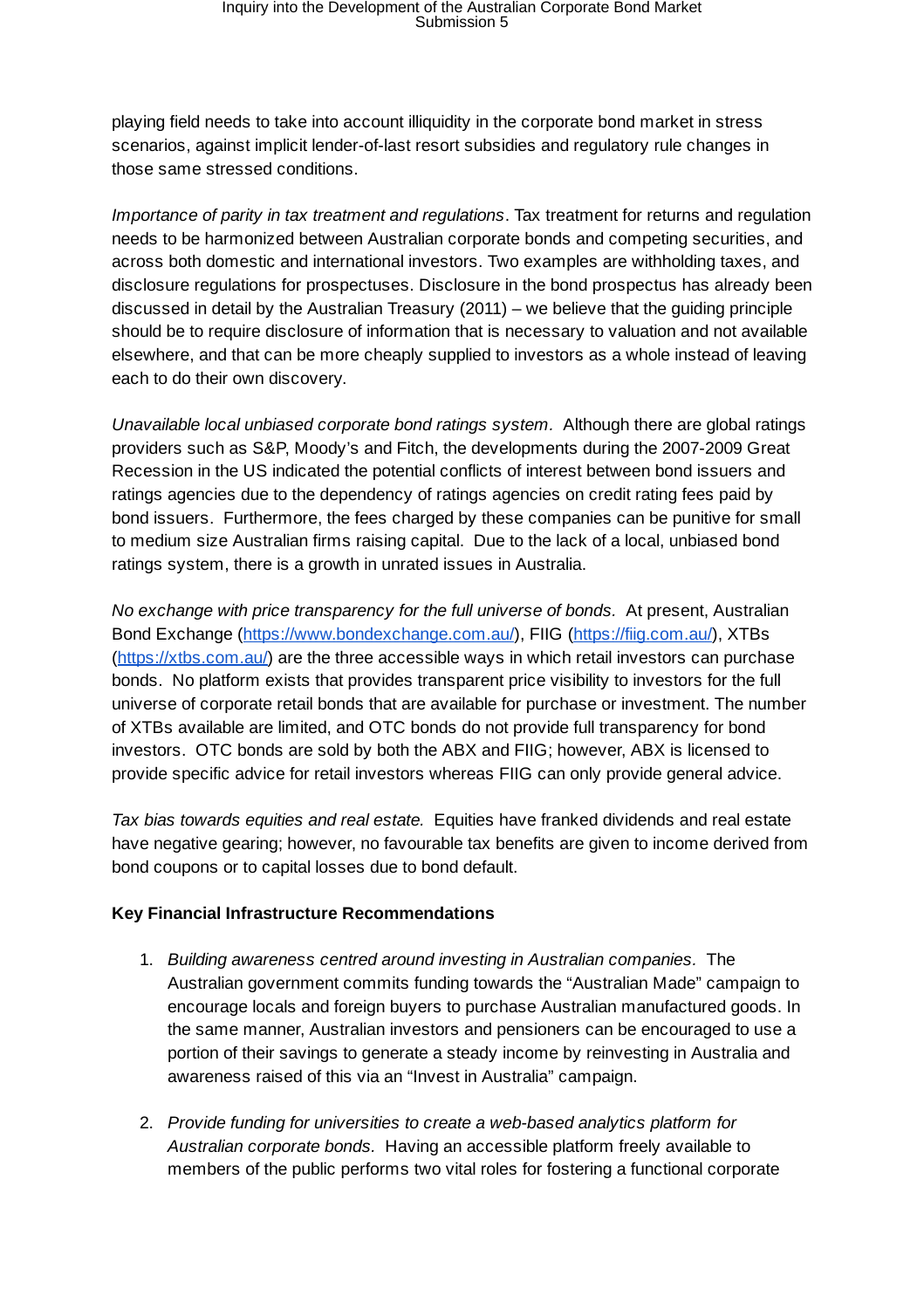bond market in Australia. First, it allows small to medium-sized Australian companies to have a baseline understanding of what their expected bond ratings are, and the market expectations in terms of the tenor and coupon of the bonds to be sold for the capital raising. Second, investors who are looking to have an understanding of whether they are obtaining a fair return for the risk in the bonds they are buying have an unbiased credit rating that is free from conflicts of interest. The government should fund more than one university at inception and over time it should be expected that the universities will self-fund this web-based analytics platform either through subscriptions or other revenues. An example of where an accessible web-based analytics platform has been implemented is the National University of Singapore's Credit Research Initiative<sup>5</sup>. These will help alleviate some of the risk for investors purchasing unrated issues of corporate bonds, which is a growing market in Australia (e.g., value of unrated issues were  $$1.1B$  in 2017)<sup>6</sup>.

3. *Provide tax rebates on the bond coupons of companies from specific industries.* For industries in which the Australian government is encouraging growth and investment (i.e., high-technology manufacturing, agriculture, financial technology, etc) provide a tax rebate on the coupons that Australian investors receive on buying the bonds of these firms (also known as Impact Investing). Such a policy would be similar to Australia's high successful skilled migration program that ensures that specific industries have the labour skills required for that industry to flourish. In the same manner, the government is encouraging public investment in specific industries that need additional capital to flourish.

Sacrificing some tax revenue is a more efficient and effective method for the government to support certain industries as it allows investors to allocate their capital towards industries they believe in and support. For example, If investors and Australian citizens are truly supportive of ESG industries, they can easily invest in the bonds of such companies and know that the government is supporting their decision by providing them with a tax rebate. Implementing such a policy is an indicator if Australian citizens are willing to put their own savings and invest in their own personal beliefs, and the government is shown to be doing their part by making these investments more tax efficient.

Providing tax rebates as an incentive to encourage investment and growth in certain industries is a democratic solution compared to providing multi-billion subsidies to the Australian car manufacturing industry that only benefited the precious few. Although the government had the best intentions to protect jobs for high skilled manufacturing, the harsh reality was that most Australians were purchasing foreign vehicles instead of locally manufactured vehicles. Although we can all agree that we want manufacturing jobs in Australia, many were not willing to pay the premium for Australian manufactured products. Expensive government subsidies do not work;

<sup>&</sup>lt;sup>5</sup> "NUS RMI Credit Research Initiative." https://rmicri.org/.

<sup>&</sup>lt;sup>6</sup> "The Corporate Bond Report 2018 Australia's growing appetite for corporate bonds | Deloitte." 2018, https://www2.deloitte.com/content/dam/Deloitte/au/Documents/Economics/deloitte-au-economics-corporate-bo nd-report-2018-030518.pdf .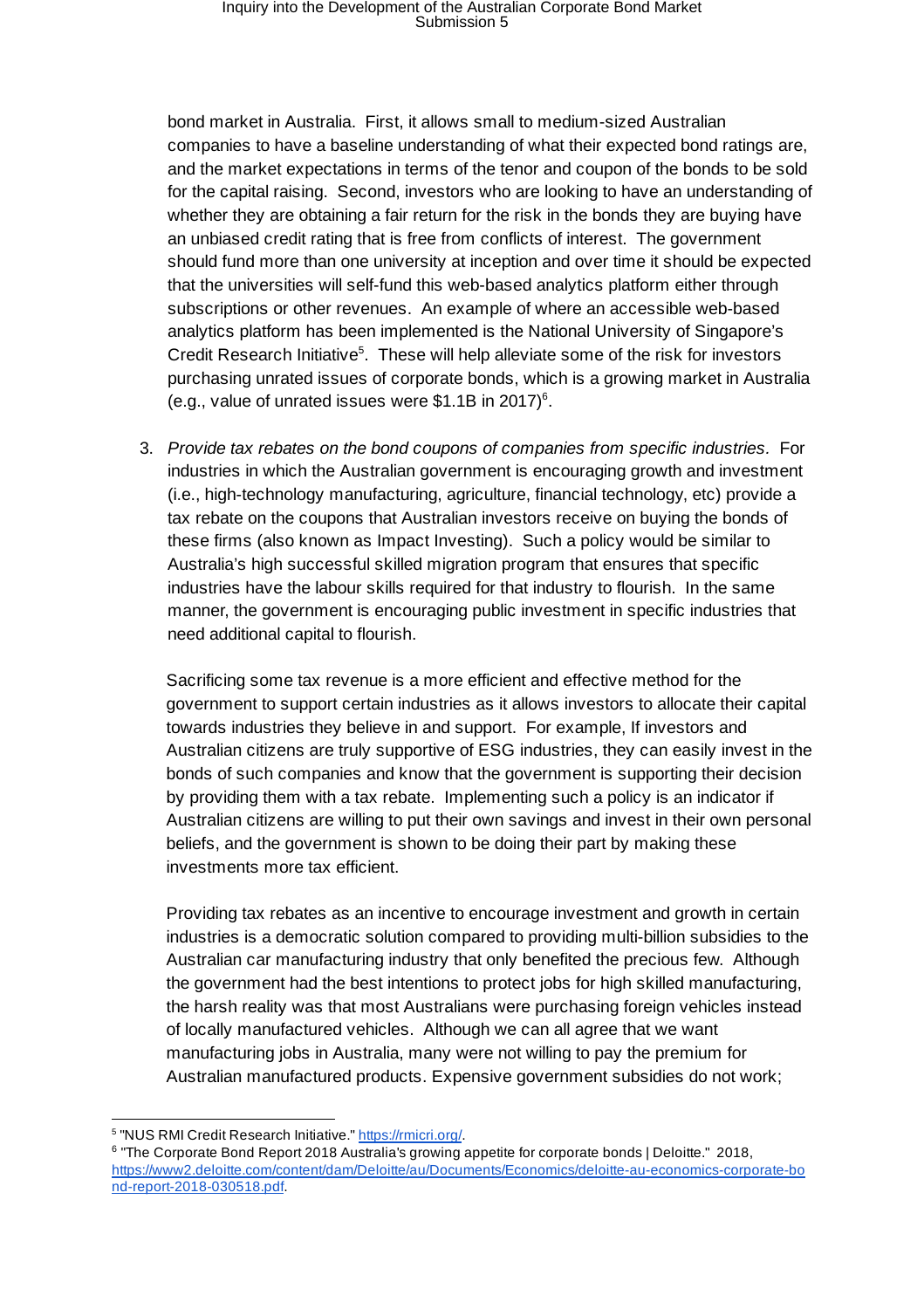however, providing tax rebates on coupons on corporate bonds in industries that we want to retain or grow within Australia is a more democratic solution that allows free markets to support industries that deserve the capital.

- *4. Allow capital loss from bond default to be deducted from other income.* To protect investors from losses due to bond investments due to a complete default, 50% of the capital loss should be allowed as a deduction from other income amortized over a period of five years. Developing a healthy corporate government entails risk, and in this manner, both investors and the government share the risk of default. Such a tax policy can be implemented in the first 10 years, and then removed when the Australian corporate bond market reaches a level of maturity that is adequate compared to other developed nations.
- *5. Unlocking the potential of Australia's superannuation pool of AUD\$3 trillion.*  Australia's AUD\$3T pool is the 6th largest in the world. The ASFA Superannuation Statistics for May 2019 shows that 46% is invested in equities (\$820B), 21% in fixed interest (\$374B) and 10% in cash  $(\$178B)^7$ . A total of 33% (\$579B) is invested in international equities and fixed interest. With Australia's aging population, 46% invested in equities is a high-risk investment and having 33% invested in international assets means that we are less invested in Australian industries and companies. By unlocking the potential of Australia's superannuation pool and diverting some of these funds to the Australian corporate bond market, we succeed in creating a stable source of income for pensioners and are investing in our own future rather than being subject to the volatility of international capital markets.
- 6. *Provide funding for start-ups focusing on developing financial products & services.*  One of our key experiences from working on Wall St is that the US is the preeminent manufacturer and exporter of financial products in the world. Many sovereign funds, institutional investors and retail investors are purchasers of State Street, BlackRock, Fidelity, and Vanguard financial products and funds; examples include bond ETFs and credit default swaps.

If we are focused on buying or investing in "Australian made", this should extend to Australian made financial products and services. The Australian superannuation industry could support its growth at inception and these financial products can be sold internationally. Financial products and services have the advantage of not being subjected to Australia's "Tyranny of Distance" where exporting and shipping manufactured physical products to developed markets in the northern hemisphere can be an expensive and costly exercise. The development of financial products requires a highly educated populace with expertise in economics, mathematics, and software engineering which Australia has plenty of.

7. *A separate exchange for bond trading.* To avoid confusing investors, bonds should be traded on its own exchange, rather than on the ASX which is equity focused. The IRESS platform can be easily used for routing orders from the OTC bond market.

<sup>&</sup>lt;sup>7</sup> "Super Statistics - ASFA " https://www.superannuation.asn.au/resources/superannuation-statistics.